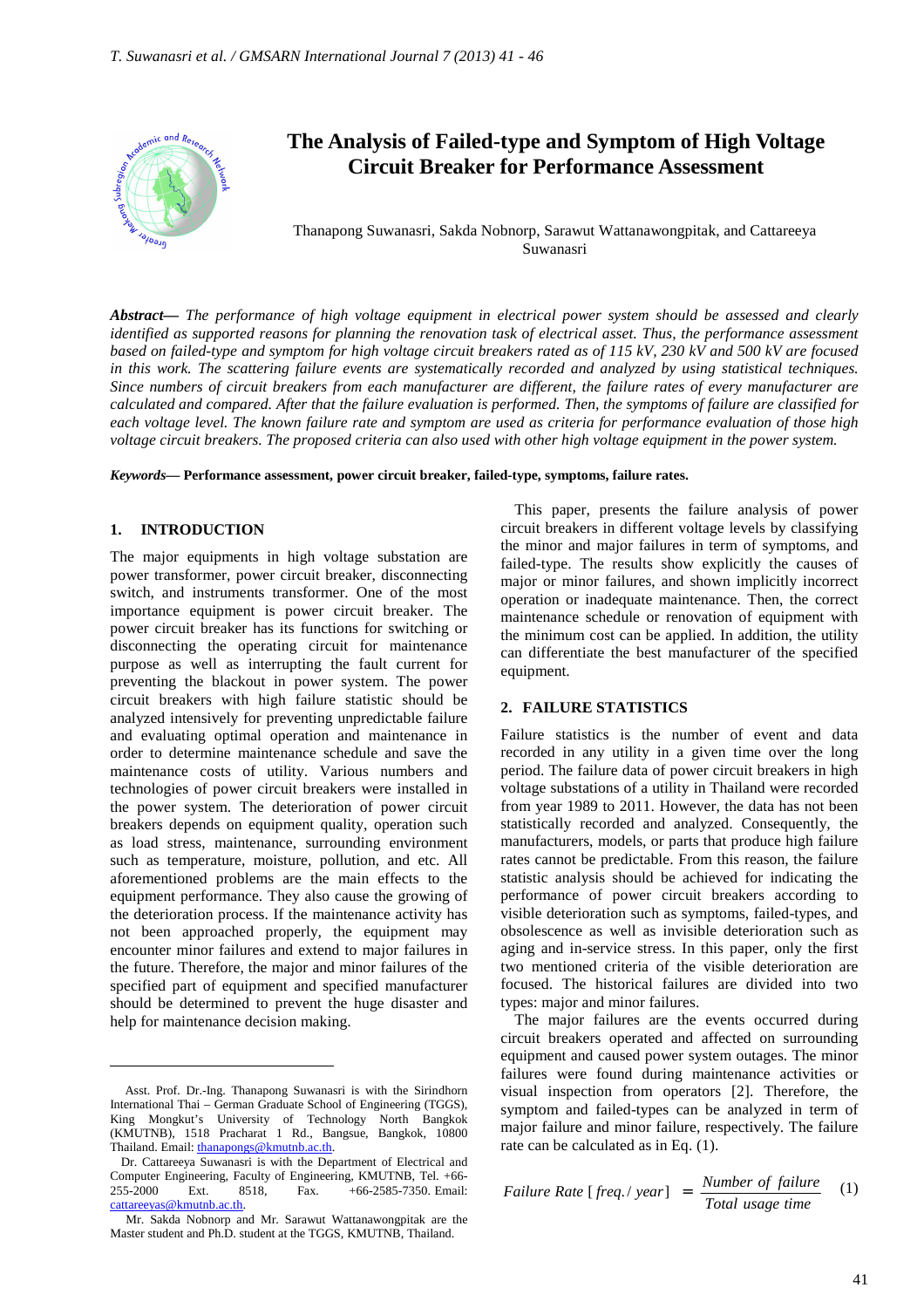The failure rate represents the symptoms frequency per year of equipment of any manufacturer. Because of the power circuit breakers of any manufactures are not identical; the failure rate of each manufacturer should be calculated with the same basis as per 100 CB. Therefore, the Eq.  $(1)$  is modified as in Eq.  $(2)$ .

\n*Failure Rate [freq. / 100 CB year] = Failure Rate* 
$$
\times 100
$$
 (2)\n

The failure rate can help the utility for choosing the better manufacturers with the better quality and performance.

## **3. FAILURE ANALYSIS AND RESULTS**

The two aforementioned criteria, as symptom and failedtype, are statistically considered by classifying into the major and minor symptom of failures.

#### *3.1 Failed-types Analysis*

## *3.1.1. Failure Events*

The failure events occurred of different manufacturers at different voltage levels were analyzed as follows.

In Table 1, the numbers of failures of a total 1,718 power circuit breakers at 115 kV level from 19 manufacturers are represented in form of manufacturers A to S. The total major and minor failure events occurred 344 and 542 times, respectively. The manufacturer A obtains the highest numbers of major and minor failures, which are 124 and 224 failures of the total 473 circuit breakers installed in the system. Although, the manufacturer A encounters the highest failure rate but it cannot be concluded that its devices has a poor performance. Because of the total number of installed devices is the highest. Similarly, the other manufacturers as F, G, K, L, M and N provide the failure rate significantly lower than manufacturer A. But it is unable to conclude that these manufacturers get better performance than manufacturer A, because of the number of installed devices are less than manufacturer A. In addition, they were probably not installed in the utility's high voltage substations for long periods [1].

Similarly, Table 2 and Table 3 present the number of failures from 15 manufacturers of the circuit breakers at 230 kV and from 8 manufacturers at 500 kV. In Table 2, by considering reliability perspective, the manufacturer B shows its worst performance. Because only 8 devices were installed at 230 kV high voltage substation but major failures occurred up to 40 times. However, these devices have been disconnected and replaced by the manufacturer E, which produces the better performance.

In Table 3, at 500 kV high voltage substations connected to power plant, almost of the power circuit breakers were not installed in transmission system. Majority, these power circuit breakers were not operated under high loading situation and not switched frequently. Then, it should obtain fewer failures; however, some manufacturers still obtain high failure rates such as manufacturer U with 9 major and 31 minor failures of the total 12 circuit breakers installed in substation.

| Table 1. Number of Failures of Circuit Breakers in 115 kV |
|-----------------------------------------------------------|
| <b>High Voltage Substations</b>                           |

|                    | Number of      | Number of failures |                |
|--------------------|----------------|--------------------|----------------|
| Manufacturers      | devices        | Major failures     | Minor failures |
| A                  | 473            | 124                | 224            |
| B                  | 174            | 32                 | 48             |
| C                  | 19             | $\overline{0}$     | 3              |
| D                  | 19             | $\overline{0}$     | 1              |
| Е                  | 80             | 6                  | $\overline{4}$ |
| F                  | 7              | 7                  | $\overline{0}$ |
| G                  | 1              | $\overline{0}$     |                |
| Н                  | 32             | 13                 | 25             |
| I                  | 195            | 17                 | 18             |
| J                  | 11             | 0                  | 3              |
| K                  | 13             | 12                 | 0              |
| L                  | $\overline{4}$ | $\overline{c}$     | 1              |
| M                  | 1              | 0                  |                |
| N                  | 5              | 3                  | 11             |
| O                  | 180            | 60                 | 108            |
| P                  | 36             | 14                 | 28             |
| Q                  | 64             | $\overline{c}$     | 5              |
| R                  | 197            | 14                 | 26             |
| S                  | 207            | 38                 | 35             |
| <b>Grand Total</b> | 1718           | 344                | 542            |

**Table 2. Number of Failures of Circuit Breakers in 230 kV High Voltage Substations** 

| Manufacturers      | Number of | Number of failures |                |
|--------------------|-----------|--------------------|----------------|
|                    | devices   | Major failures     | Minor failures |
| A                  | 289       | 62                 | 84             |
| B                  | 8         | 40                 | 24             |
| D                  | 5         | 0                  |                |
| E                  | 8         | 0                  | 0              |
| F                  | 3         |                    | 0              |
| н                  | 2         | 2                  |                |
|                    | 141       | 13                 | 14             |
|                    | 12        | 18                 | 20             |
| N                  | 92        | 25                 | 105            |
| O                  | 22        | 19                 | 24             |
| P                  | 44        | 19                 | 55             |
| 0                  | 244       | 37                 | 64             |
| R                  | 163       | 16                 | 46             |
| S                  | 33        | 8                  | 8              |
| T                  |           | 2                  | $\overline{c}$ |
| <b>Grand Total</b> | 1059      | 262                | 448            |

**Table 3. Number of Failures of Circuit Breakers in 500 kV High Voltage Substations** 

| Manufacturers      | Number of | Number of failures              |    |  |
|--------------------|-----------|---------------------------------|----|--|
|                    | devices   | Major failures   Minor failures |    |  |
|                    | 40        | 12                              | 16 |  |
|                    |           |                                 |    |  |
|                    | 14        |                                 |    |  |
|                    |           |                                 |    |  |
|                    |           |                                 |    |  |
|                    | 36        |                                 |    |  |
|                    | 12        |                                 | 31 |  |
| W                  |           |                                 |    |  |
| <b>Grand Total</b> |           |                                 |    |  |

#### *3.1.2. Failure Rate Calculation*

From failure records, the failure rates of different circuit breakers from different manufacturers can be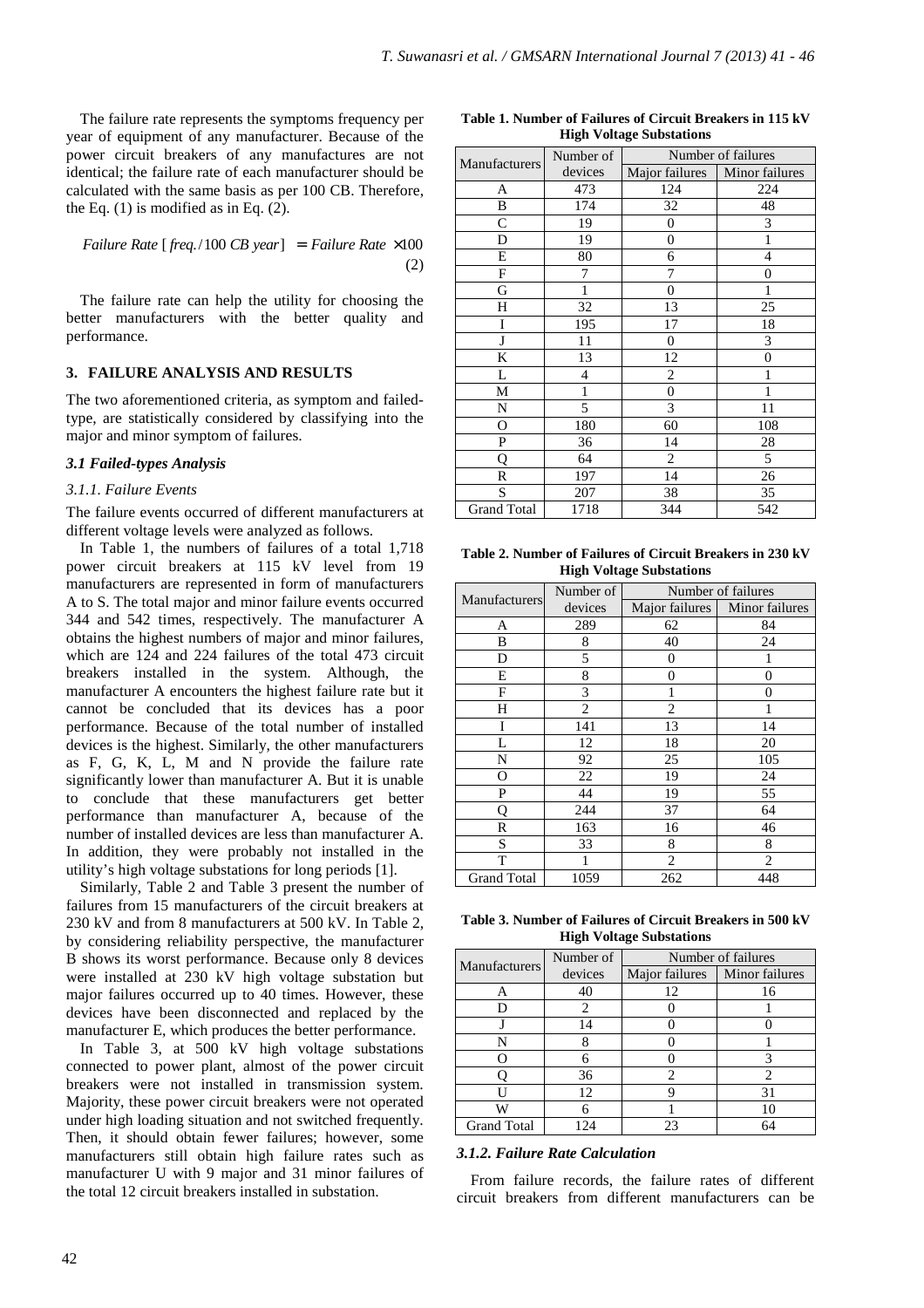calculated in form of frequency per 100 CB-year of failure rate [3].

Fig. 1 presents failure rates of 115 kV circuit breakers. Significantly, the minor failures occurred with manufacturers A, G, M, N and Q. For example, manufacturer Q encounters failure rate as of 4.2414 frequencies per 100 CB-year, which is the highest rate in this voltage level. The manufacturer G and M produced the failure rate as of 2.6316 and 3.4483 frequencies per 100 CB-year but the major failures have never occurred with them. The major failure rate of manufacturer L is 2.9412 that is the highest major failure rate of 115 kV substations; there is also minor failure occurred. Likewise the manufacturers F and K encounter 2.0772 and 2.8037 of major failure rates while there is no minor failure for both.



**Fig.1. Failure Rates for 115 kV Circuit Breakers** 

Fig. 2 shows failure rates of 230 kV circuit breakers. The manufacturer B provides the highest major failure as 4.7114 times per 100 CB-year. These devices were uninstalled from the substation. The manufacturer L obtains 4.1096 major and 4.5558 minor failure rates from a total of 18 devices, which is considered as a high failure rates. The manufacturer T also obtains high failure rate because there is only 1 device was installed. Another manufacturer H encounters high major failures rate as 3.4483.



Fig. 3 shows the 500 kV circuit breakers with only 8 manufacturers. The manufacturer W comes up with 1.5625 and 8.3333 for major and minor failure rates. The manufacturer U gets 2.0501 and 3.3991 for major and minor failure rates whereas the manufacturer A gets 1.6807 and 2.0513 for major and minor failure rate. There is no major failure for manufacturer D and O but there is minor failure rate. Comparing such failure rates with obtained from other manufacturers, there equipment are in lower quality.



**Fig.3. Failure Rates for 500 kV Circuit Breaker** 

Summarily, from the failure rates of power circuit breakers in three voltage levels interestingly, the manufacturer A is the most popular for each voltage level with its low failure rates. In the same way, the manufacturer R is largely installed in 115 kV and 230 kV systems with the low failure rates. That means the failure rate can be acceptable. Failure rates show the quality and performance of each manufacturer. However, it also depends on the operation and maintenance.

#### *3.2 Symptom Analysis*

The failure statistics are classified into major and minor symptoms [4].

## *3.2.1. Major Symptoms*

Due to the severe effect when the failure occurred, the major symptoms must be considered into 13 categories as (1) Does not closed on command, (2) Does not opens on command, (3) Alarm & lockout in open or closed, (4) High contact resistance, (5) Opens without command, (6) Breakdown across open pole (internal), (7) Breakdown to earth, (8) Insulation lower than standard, (9) Operation timing does not standard, (10) Does not break the current, (11) Does not carry the current, (12) Does not make the current, and (13) Other. Fig. 4 to Fig. 6 show the major symptoms of power circuit breakers. The most frequent symptom is "Does not closed on command". Whereas the most cause of symptom are incorrect operation and maintenance, inadequate instruction for erection, stresses beyond those specified, bad contact in auxiliary control circuit and another cause that unknown [4].



**Fig.4. Major Symptoms of 115 kV Circuit Breakers**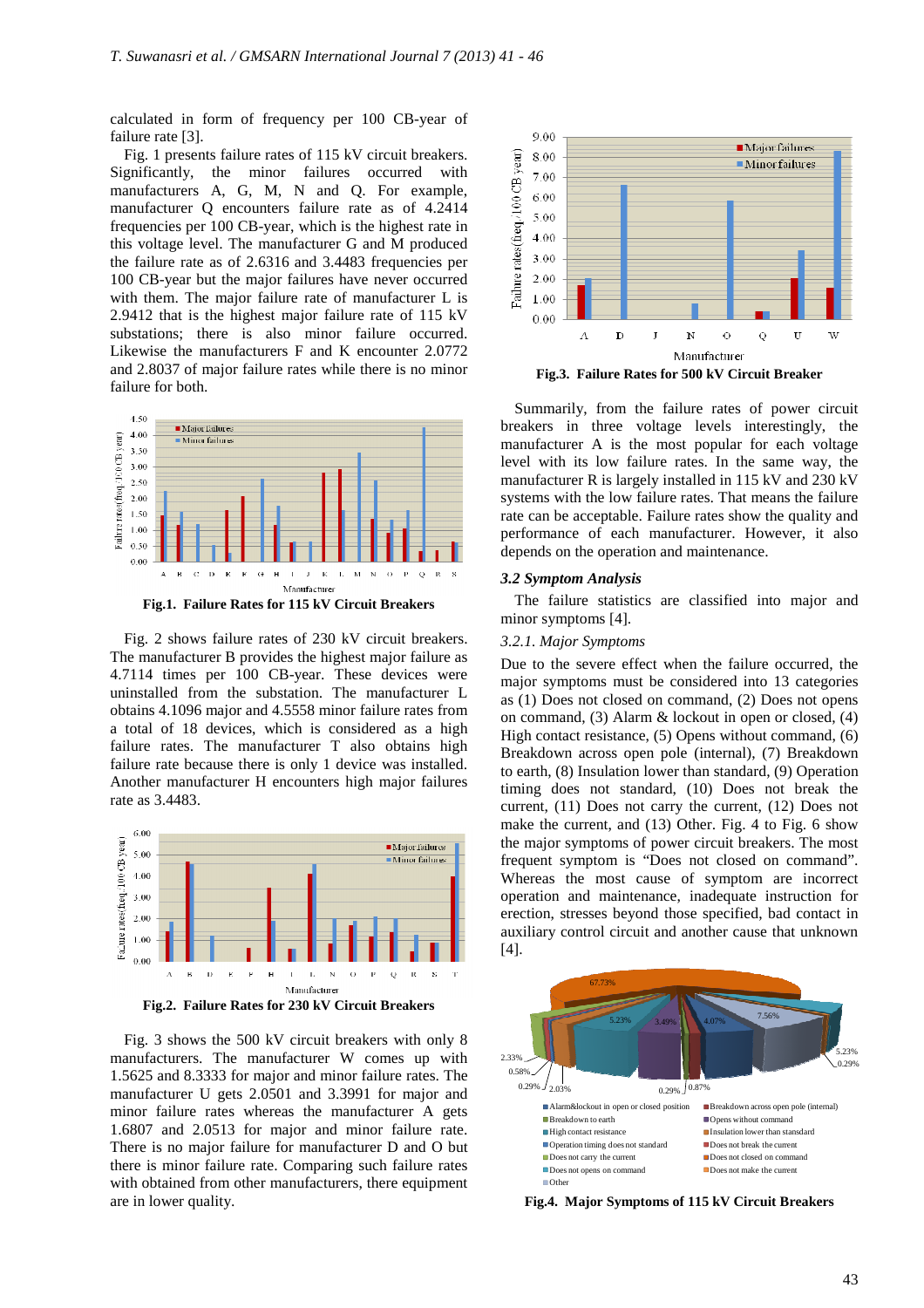





**Fig.6. Major Symptoms of 500 kV Circuit Breakers** 

# *3.2.2. Minor Symptoms*

The minor symptoms are classified into 5 categories as (1) Air or hydraulic oil leakage in the operating mechanism, (2) Change in functional characteristics, (3) Small SF6 leakage due to nut is not tight, (4) Small SF6 leakage due to corrosion and (5) Other. The most minor symptom in 115 kV voltage levels is "Air or hydraulic oil leakage in the operating mechanism". In a part of the other symptoms, the mostly symptoms may be not severe or severe such as breaker intermediate, does not charge spring, bad contact limit switch, counter failed and explosion event, etc [4].



- Small SF6 leakage due to nut is not tight
- Small SF6 leakage due to corrosion

■ Other





**Fig.8. Minor Symptoms of 230 kV Circuit Breakers** 



**Fig.9. Minor Symptoms of 500 kV Circuit Breakers** 

# **4. RESULT DISCUSSION**

Statistical failure records of HV circuit breakers are very important for any utility because the fail in equipment can cause a severe damage to the power system. Therefore, this paper presents the analyses on historical failures based on failed-types and symptoms of power circuit breakers in high voltage substations rated as of 115 kV, 230 kV and 500 kV in a Thai utility. The failedtypes and symptoms are classified into major and minor failure criteria. For failed-type analysis, failure rates of circuit breakers produced by different manufacturers and installed in three voltage levels are analyzed and ranked. The analyses show the performance of equipment of each manufacturer based on failure frequency per 100 CB-year. The reaults can imply that the manufaturers with the higher failure rates produce the equipment in lower performance. Consequently, the utility shold strickly consider those manufaturers for the future installating of the circuit breakers in substation or even planning of the proper maintenance schedule.

For the symptom analysis, it is similarly classified into major and minor symptoms of the same historical failures of HV circuit breakers in high voltage substations. In major symptom of failure of circuit breakers in all voltage levels is "Does not closed on command". Whereas the minor symptoms of failure are different for each voltage level. For 115 kV circuit breaker, "small  $SF<sub>6</sub>$  leakage due to loosen bolt and nutis" is the main cause of minor symptom with less problem in